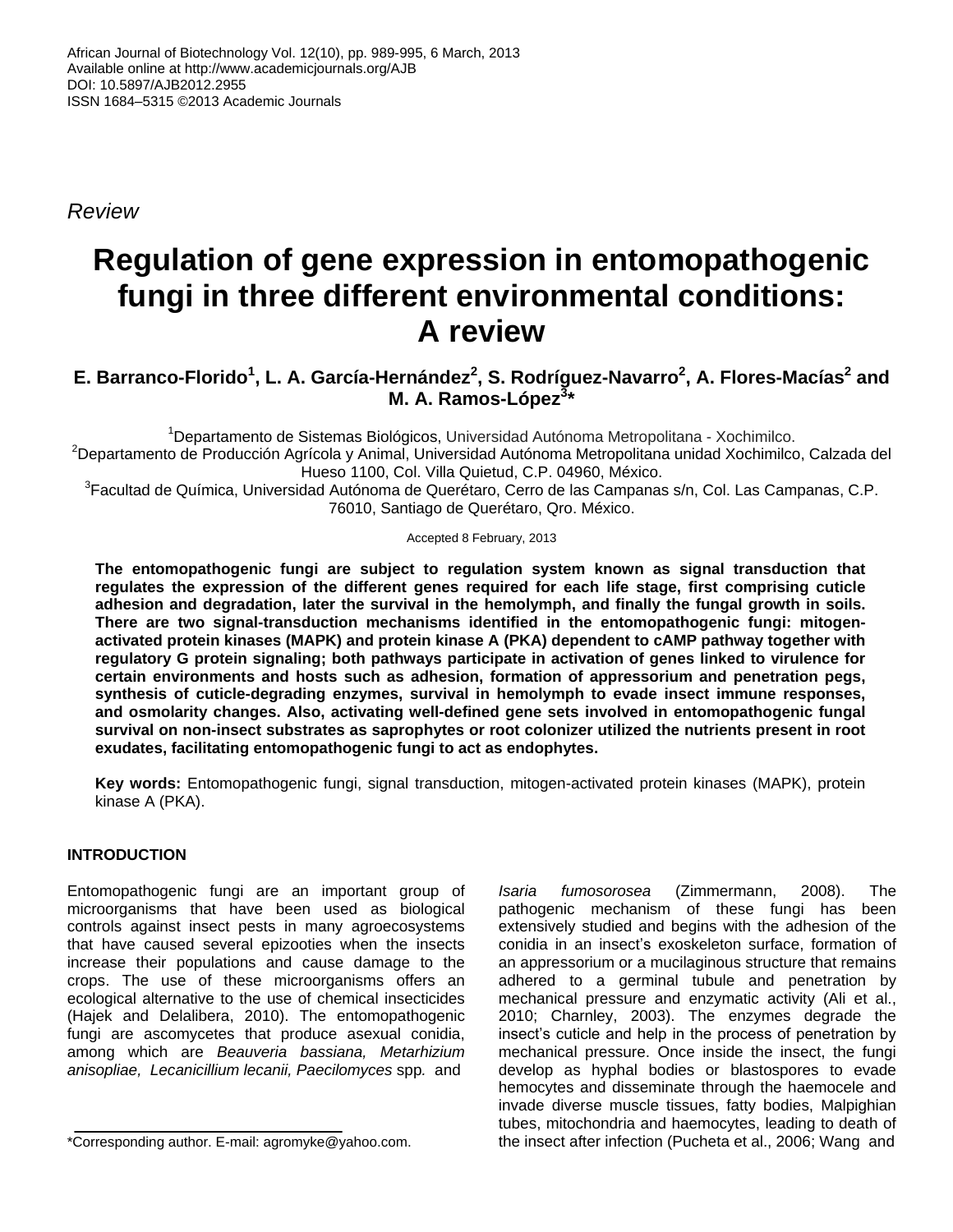St. Leger, 2006), and begin to synthesize secondary metabolites that overcome the insect's immune responses and cause the insect's death.

Finally, the hyphae emerge after invading the insect's body with saprophytic growth, sporulate and restart the cycle, infecting other insects by contact (Khan et al., 2012). During pathogenesis, entomopathogenic fungi are required to express a variety of genes in different sequences staggered pattern (Wang et al., 2005), and this regulation process in general is known as signal transduction. This signal transduction is a very common mechanism in fungi, which use it as a response to extracellular stimuli (Lafon et al., 2006). The principals signal transduction pathways are Mitogen-activated protein kinases (MAPK), cAMP-PKA (AMP cyclic-protein kinase A) and regulatory G protein signaling (RGS), although G proteins are generally upstream of MAPK and cAMP-PKA pathways. In the infective process, the gene expression should be regulated according to three different microenvironmental conditions: first, the adhesion and germination of conidia and degrade the insect cuticle; later, the fungus invades the hemolymph; and finally, the fungus emerges from the cadaver after saprophytic growth (Khan et al., 2012). *M. anisopliae* and *M. acridum* are the best studied insect pathogenic fungi and thus serve as an excellent starting point for gaining a broad perspective of issues in insect pathology (Gao et al., 2011). In *M. anisopliae*, different numbers of genes are expressed; 1918, 1581 and 592 genes have been identified that are deregulated during the phases in the cuticle, in the hemolymph and during saprophytic growth, respectively (Wang et al., 2005). Comprehension of the regulation and deregulation processes of genes to understanding of fungal pathogenesis is necessary to improve biological control strategies using entomopathogenic fungi. The aim of this review is to discuss the progress of the regulation of gene expression in entomopathogenic fungi in different phases of the infection of insects and the saprophytic development.

#### **SIGNAL TRANSDUCTION PATHWAYS**

Microorganisms respond to physical and chemical environmental signals, such as nutrients or other compounds. Recognition can occurs both at the surface and inside the cell. Such signals are perceived and processed through a mechanism called signal transduction, comprising a complex receptor system, enzymes and regulatory proteins that detect, amplify and integrate different external signals, resulting in the metabolic and morphogenetic changes necessary to invade host insects (Mantilla et al., 2012). The principals signaling pathway are heterotropic G protein that is coupled to MAPK and cAMP-PKA (Li et al., 2007).

In several filamentous fungi, the RGS pathway plays integral roles for cell growth/division, mating, conidiation,

morphogenesis and pathogenesis and secondary metabolite production (Lengeler et al., 2000; Yu, 2006). The heterometric G protein is composed of  $\alpha$ , β, and  $\gamma$ subunits, where the signal amplitude of G protein is activated by the balance of the rates of GDP/GTP exchange and deactivation by the rates of GTP hydrolysis (Fang et al., 2007). The RGS pathway senses environmental conditions and regulates the switch between vegetative growth and conidiation, where regulators of RGS interact with  $G\alpha$  to produce GTP hydrolysis, leading to deactivation of  $Ga$  and the cessation of G protein signaling (Chidiac and Roy, 2003). In entomopathogenic fungi, RGS is involved in conidiation and conidial thermotolerance of *B. bassiana*, and conidiation, virulence and hydrophobin synthesis of *M. anisopliae* (Fang et al., 2007, 2008).

MAPK are a family of serine/threonine protein kinases that are widespread (Wang and St. Leger, 2006) in eukaryotic cells and play crucial roles in the transduction of a variety of extracellular signals and the regulation of various developmental and differentiation processes (Schaeffer and Webber, 1999; Monge et al., 2006). The MAPK system is activated by a conserved signaling module that functions as a protein-kinase cascade; in this sense, the MAPK kinase kinases (MAPKKK) acts on the MAPK kinase (MAPKK), and this enzyme is active on MAPK by phosphorylation (Salinas-Sánchez et al., 2012). This type of activation has been studied in many organisms. In *Saccharomyces cerevisiae*, at least five MAPK pathways have been identified; these pathways are designated as FUS3, KSS1, HOG1, SLT2 and SMK1 and are involved in mating, filamentous growth, response to high osmolarity, cell integrity and ascospore formation, respectively (Gustin et al., 1998). The MAPK cascade functions in different filamentous fungi change depending on the niche of each organism and show overlap of specificities and responses (Zhao et al., 2007). In *B. bassiana*, MAPK plays an important role in the regulation of various development and differentiation processes and pathogenicity in response to environmental cues. A MAPK-encoding gene was identified called Bb*hog1* that has three important functions: regulating spore viability by maintaining adequate levels of erythritol and glycerol contents in the conidia of entomopathogenic fungi to increase the germination rate, facilitating adhesion onto an insect cuticle with the expression of genes associated with hydrophobicity or adherence, and initiating appressorium development (Zhang et al., 2009). The gene *Bbsit2*, which encodes for a member of the Sit2 family corresponding of MAPK pathway, plays an important role in conidiation, viability, cell-wall integrity and virulence (Luo et al., 2012).

Fungi employ cAMP-PKA pathway in a variety of processes including the control of differentiation, sexual development, and virulence of a variety of human and plant pathogenic fungi, such as the human pathogen *Cryptococcus neoformans* (D'Souza et al., 2001) and the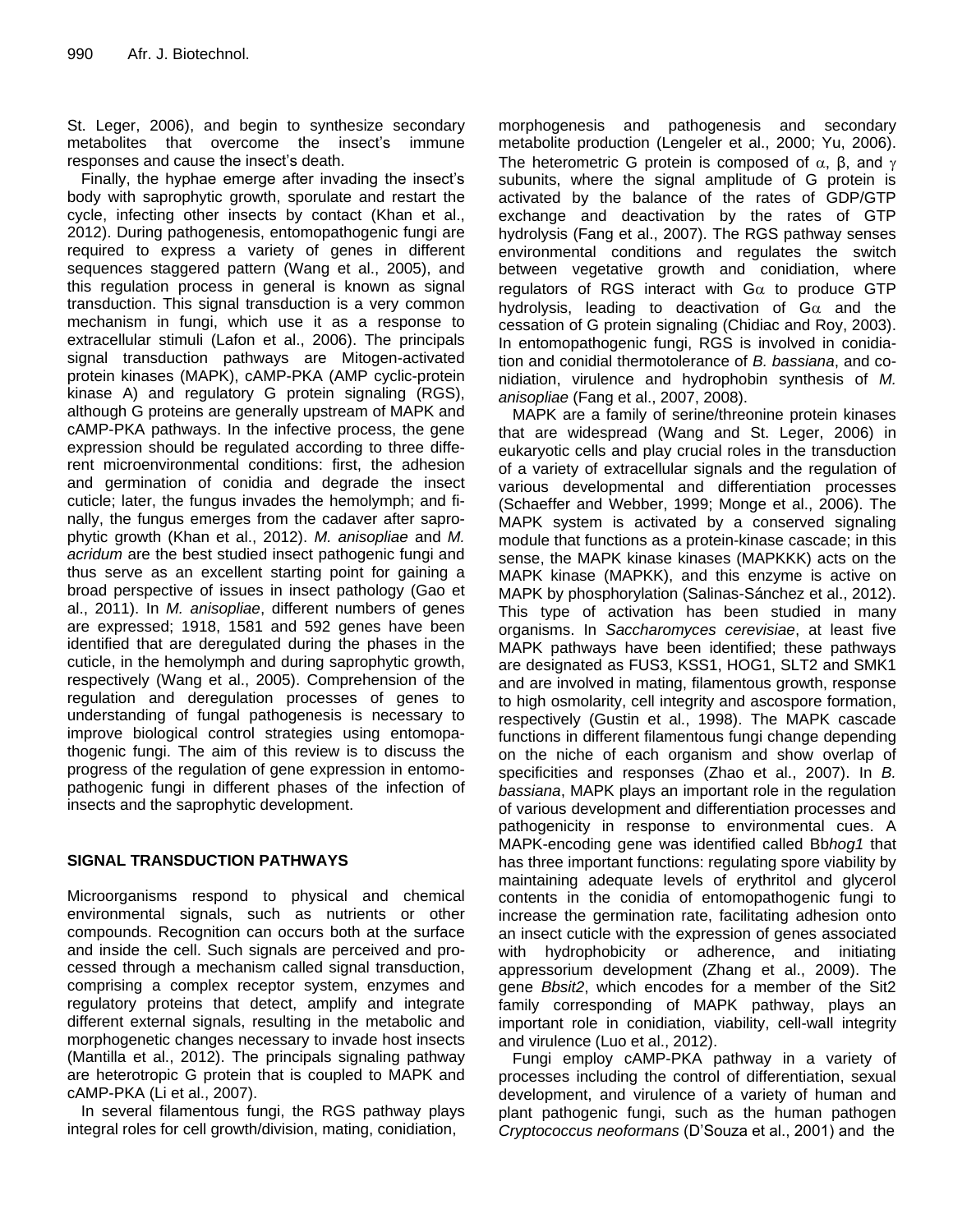rice-blast pathogen *Magnaporthe grisea* (Xu and Hamer, 1996). A central component of the cAMP signaling cascade is protein kinase A (PKA). PKA is a serine/ threonine kinase which is conserved in eukaryotes. The PKA is a heterotetrameric complex consisting of two PKA catalytic subunitis that are bound by two regulatory subunits; after binding two molecules of cAMP, the catalytic and regulatory subunits dissociate and the catalytic subunits are now able to phosphorylate proteins, such as transcription factors (Grosse et al., 2008). The catalytic subunit of PKA is the gene *MaPKA1* in *M. anisopliae*, and 24 genes have been identified that are down-regulated by this pathway, including components of the cellular machinery involved in translation, transport, stress response, metabolic functions, appressorium and penetration-peg formation, cuticle degradation and pH regulation (Fang et al., 2009), so cAMP-PKA pathway is a important regulator in the expression of many genes in the entomopathogenic fungi.

#### **CONIDIATION AND ADHESION OF CONIDIA**

In the entomopathogenic fungus, the conidium initiates pathogenesis and mediates disease transmission, however, the regulation of conidiation in *B. bassiana* is not yet known; whether it can be mediated by activation of MAPK or RGS. Although mutant of HOG1-type MAPK had significant reduction in conidiation in agar plates, it is not clear if it occurs through activation of MAPKs (Zhang et al., 2009). In addition, the regulatory G protein signaling gene Bb*rgs1* is also required for conidiation in *B. bassiana* (Fang et al., 2008) therefore; it is needed to elucidate the cross talk between MAPKs and G protein signal pathway for regulation of conidiation. Fang and Bidochka (2007) otherwise, found a RGS gene *cag8* that is, associated with conidiogenesis in *M. anisopliae*. Respect to conidia adhesion, it is mediated in part by sporecoat hydrophobins (Zhang et al., 2011); in the chestnut blight fungus *Cryphonectria parasitica,* the genetic expression of hydrophobin and hydrophobin-like proteins is regulated by RGS proteins (Segers et al., 2004) although in entomopathogenic fungi, it is not known. These proteins bind to the waxy epicuticle, which is the first barrier against fungal adhesion and consists of a heterogeneous mix of lipids (Howard and Blomquist, 2005).

The constitution of these lipids varies among insect species (Jarrold et al., 2007) and has an important effect on insect resistance to entomopathogenic fungal infection because the cuticle hydrocarbons can promote or inhibit fungal adhesion (Boucias et al., 1988; Lord and Howard, 2004). Therefore, entomopathogenic fungi must have the ability to degrade the cuticle lipids of insects in the initial process and provide nutrients for fungal growth (Napolitano and Juarez, 1997). Based on studies of *M. anisopliae* and *B. bassiana*, a hydrocarbon-degradation pathway was proposed to participate in the microsomal

cytochrome P450 enzyme system (Crespo et al., 2000). The cytochrome p450 monooxygenases constitute a large family of heme-thiolate proteins induced for alkane hydroxylation, a major hydrocarbon component of epicuticle lipids (Pedrini et al., 2007). In *B. bassiana*, seven different families of cytochrome P450 genes have been identified, and the *p450-2*, *p450-6* and *p450-7* genes have been shown to be deregulated and induced by insect-derived extracts (Pedrini et al., 2010). Additionally, the protein CYP52X1 has been chemically cha-racterized as a member of a novel cytochrome P450 subfamily in *B. bassiana*, expressed during its growth on *Galleria mellonella* (Zhang et al., 2012). The gene *MrCYP52* has been identified from *Metarhizium robertsii*, expressing a single cytochrome P450 monooxygenase induced by the alkanes present on the insect-cuticle surface; this gene is regulated by a trans-acting DNA-binding protein CRR1, which is a zinc-finger protein (Lin et al., 2011); this regulation is similar to that of protease PR1 by C-catabolite repression.

#### **PRODUCTION OF CUTICLE-DEGRADING ENZYMES**

After germination and appressorium formation, the entomopathogenic fungi produce cuticle-degrading enzymes; these are proteases, chitinases, lipases and lipoxygenases (Pucheta et al., 2006) that provide available nutrients. In *M. anisopliae,* the hydrolytic enzymes are subject to regulation by a generalized mechanism of a cAMP-dependent PKA signaling (Fang et al., 2009) wherever proteases have been considered as the main enzymes involved in the hydrolysis of insect cuticle (St. Leger et al., 1995). Already, subtilisin-like serine protease (PR1) and trypsin-like serine protease (PR2) have been identified (Tiago et al., 2002); these enzymes are regulated specifically for insect cuticle proteins (Paterson et al., 1994). Moreover, the carbon and nitrogen sources are external signals, and the physiological response is regulated by signal activation of transcription factors (Li et al., 2007). In the case of nitrogen sources, PR1 and PR2 proteases are subject to nitrogen de-repression by *M. anisopliae* nitrogen response regulator (NRR1), which is a protein-type single zinc-finger motif (Screen et al., 1998), that is homologous to *Neurospora crassa* NIT2 (Fu and Marzluf, 1990) and *Aspergillus nidulans* areA (Kudla et al., 1990). The NRR1 protein binds to GATA sites from the promoter region of the gene *pr1* of *M. anisopliae* during nitrogen regulation. Carbon-catabolite repression in entomopathogenic fungi is mediated by a C2H2-type DNA-binding binuclear zinc-finger protein, *M. anisopliae* CRR1 (carbon-response regulator) with a significant homology to the CREA proteins of *A. nidulans*  (Screen et al., 1997). The promoter of the *pr1* gene from *M. anisopliae* has three union sites similar for the corresponding CREA protein of *A. nidulans* (Cubero and Scazzocchio, 1994); thus, the CRR1 protein is considered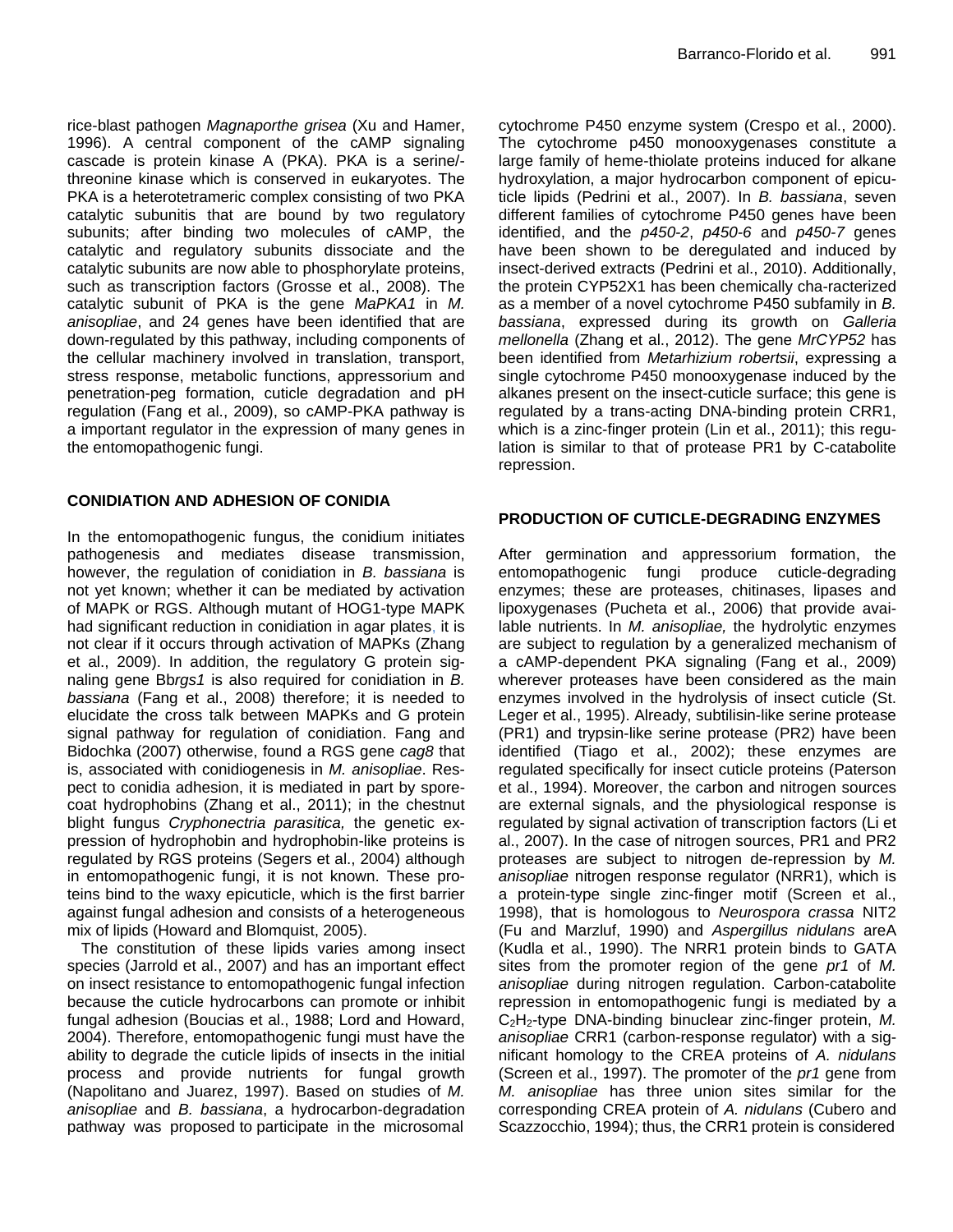equivalent to CREA (Screen et al., 2001), although it may be regulated differently. This protein is homologous with the repressor proteins produced in response to glucose by *Aspergillus* and *Trichoderma* spp. additionally, the *M. anisopliae pr1A* gene was demonstrated to have differential expression with different carbon and nitrogen sources, but *M. anisopliae* CRR1 and NRR1 are not expressed differentially during cuticle degradation (Screen et al., 1998). *B. bassiana* have another type of regulation of proteases PR1 and PR2 during the initial stages of germination; the phenomenon of C/N repression is not relevant, allowing rapid induction in first stages of infection, with an obvious advantage to pathogens in assimilate nutrients by cuticle degradation before the insect produce an immune response (Qazi and Khachatourians, 2008).

Regarding chitinases, the regulation is controlled by an induction/repression system by the products of chitin hydrolysis, such as N-acetyl-D-glucosamine. This substrate is also a specific inducer to N-acetyl-ß-Dglucosaminidase that is affected to a lesser degree by catabolite repression in *M. anisopliae* (St. Leger, 1996). In *L. lecanii,* the N-acetyl-β-D-glucosaminidase is induced by shrimp shell in solid-state fermentation (Barranco-Florido et al., 2009), moreover the expression levels of *L. lecanii chit*II gene depend on the carbon source present and basal levels were detected in solid-state cultivation (Mayorga-Reyes et al., 2012). Chitinase production by *B. bassiana* in a liquid culture medium was suppressed by the presence of an easily assimilable carbon source and induced by colloidal chitin or yeast extract (Dhar and Kaur, 2010). The *M. anisopliae chit1* gene was characterized, and its promoter contains the sequences CAAT and TATAA, which are recognized by transcription factors (Bogo et al., 1998). The CHIT1 protein is synthesized as a preproenzyme with signal peptides of 35 aminoacids, and the processed product is a 42 kDa protein with homology to chitinases from *Aphanocladium album* and *Trichoderma harzianum*. Baratto et al. (2006) characterized the *chit2* chitinase gene from *M. anisopliae* of 42 kDa; this gene has two introns, and the promoter region contains the control elements CAAT and TATAA, similar to CHIT1. In addition, a consensus motif was found for the CRR1 carbon-catabolism repressor, suggesting that chitinase CHIT2 is regulated by catabolic repression.

#### **CELL DIFFERENTIATION AND SECONDARY METABOLITES IN THE HEMOCOEL**

In the hemocoel, the insect entomopathogenic fungi grow as yeast-like propagules named blastospores or hyphal bodies to evade insect immune responses. The entomopathogenic fungi have highly complicated finelytuned molecular mechanisms for regulating cell differentiations in response to insects hosts (Gao et al., 2011). In the hemocoel, the mode of regulation and signal pathway involved in regulation of cell differentiation has not been determined. However, the MAPK and cAMP-

PKA pathways of *M. grisea* coordinate to regulate appresoria formation and pathogenic growth (Xu and Hamer, 1996). This suggests that cAMP-PKA cross talks with the MAPK pathway to regulate the cellular reorganization (Fang et al., 2009). In the hemolymph a large number of genes have been identified; *M. anisopliae* expressed *mcl1* gene of MCL1 protein collagen-type, which provides a hydrophilic antiencapsu-lation coat around the hyphal bodies that eliminate cell surface components associated with non-self recognition, thus avoid detection by hemocytes. The cellular reorganization allows the fungus to evade insect immune responses (Wang and St. Leger, 2006).

The hemolymph has a high osmotic pressure, with an interval from 300 to 500 mOsmol  $L^1$  (Chapman, 1998). *M. anisopliae* deregulates the gene *mos1*, which encodes the transmembrane protein MOS1 for the surveillance of osmotic conditions, and this deregulation implies that membrane permeability decreases, providing a barrier to solutes and cellular deformation (Wang et al., 2008). *M. anisopliae* uses the phosphoketolase pathway for pentose or fructose-6-phosphate catabolism in the hemolymph through deregulation of the gene *mpk1*. The *mpk1* gene is of bacterial origin and provides evidence that genes were horizontally transferred from prokaryotes to eukaryotes (Keeling and Palmer, 2008). The Mpk1 protein is activated to maintain redox balance for the anaerobic reoxidation of NADH (Duan et al., 2009), which is a strategy similarly employed by *S. cerevisiae* for pentose catabolism (Sonderegger et al., 2004). The secondary metabolites produced by entomopathogenic fungi in the hemolymph have been identified as depsipeptides with antibiotic, antifungal and insecticidal activity (Xu et al., 2009). It also produces toxin that causes insect death (Xiao et al., 2012).

Depsipeptides, such as destruxins and beauvericin, are cyclic depsipeptides biosynthesized for multifunctional nonribosomal peptide synthetase (NRPS) (Pedras et al., 2002). The destruxins inhibit the DNA, RNA and proteins in the insects cells (Pucheta et al., 2006). Although in the entomopathogenic fungi, the regulation of genes responsible for the biosynthesis of destruxins are unknown. Wang et al. (2012) found a gene cluster in *M. robertsii* and *M. acridum* containing NRPS DtxS1, which is a multienzyme complex with six modules for the sequential addition of hydroxyl and amino acids during destruxin biosynthesis. Depsipeptides are able to suppress insect immune responses. The *bbBsls* gene has been identified in *B. bassiana*; the gene encodes an NRPS for bassianolide, which is a cyclic depsipeptide secondary metabolite (Xu et al., 2008). However, the regulation mechanism is unknown, and likely it could be for cAMP-PKA or MAPK pathways.

#### **SAPROPHYTIC GROWTH**

The entomopathogenic fungi survived in the soil after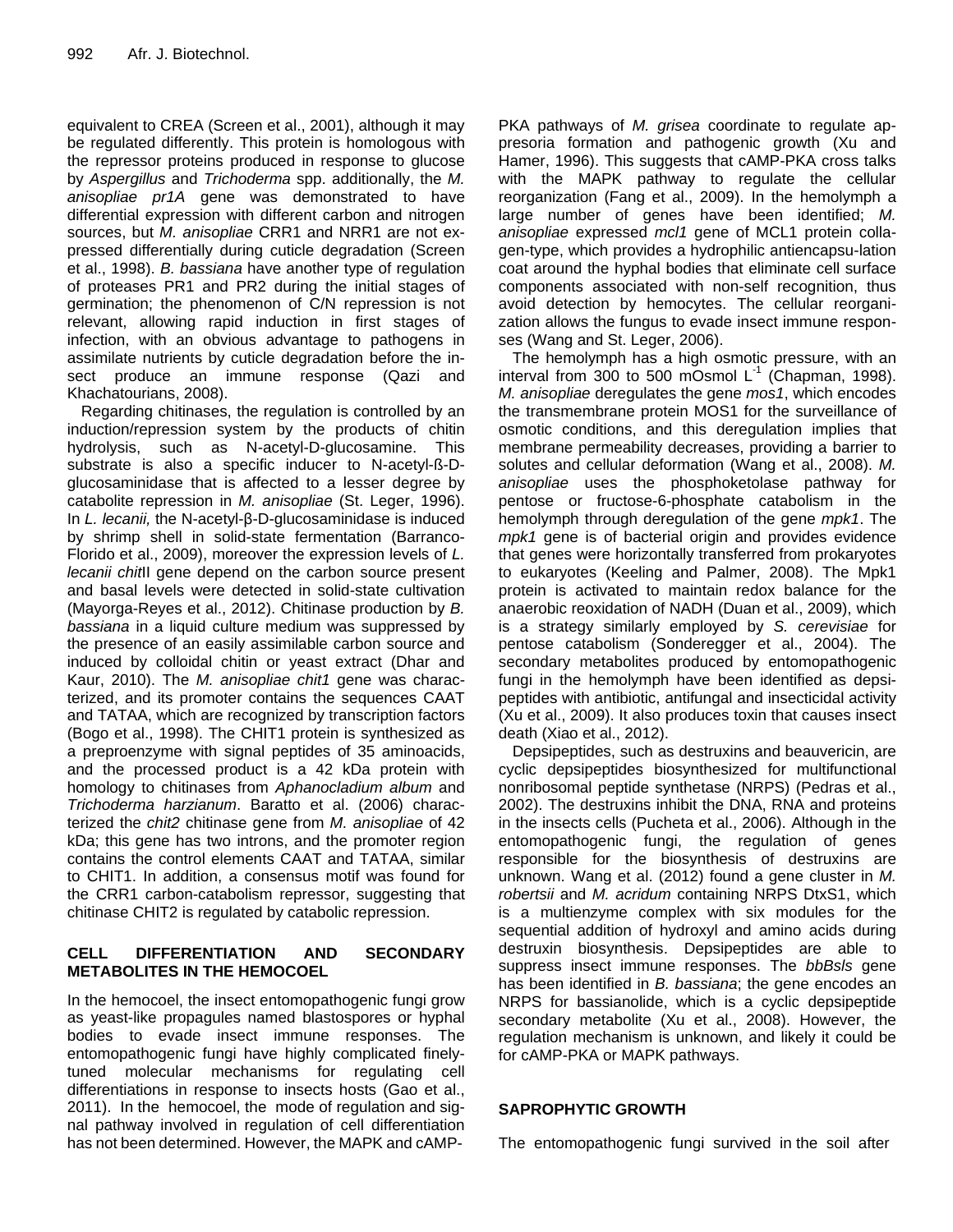emerging from insect cadavers. They are presumably subject to selective pressures during soil survivability and establish a symbiotic relationship with plants, as some strains are endophytic or colonize the rhizosphere (Pava-Ripoli et al, 2011). Fungal survival is crucial to control insect-pest populations (Kerry BR, 2000). *M. anisopliae* has been shown to be highly rhizosphere-competent (Hu and St. Leger, 2002, 2008), and *B. bassiana* can persist in agrosystem soils for a long time until it infects another host insect (Meyling and Eilenberg, 2007). However, the persistence of *M. anisopliae* and *B. bassiana* depends more by their adaptability to soil rather than for their pathogenicity to insects (Quesada-Moraga et al., 2007). Therefore, the expression of a set of genes enabling a fungus to survive in these microenvironments is required.

Genes have been identified in *M. anisopliae* that are involved in the synthesis of cell-wall components, storage or mobilization of nutrients, and the production of antibiotics, that encode a variety of transporters and permeases for utilization of carbohydrates and amino acids or peptides that are present in root exudates and that are regulated by signal transduction (St. Leger, 2008). These genes facilitate the adaptation of entomopathogenic fungi to soil environments. Root exudates contain a mixture of compounds such as carbohydrates, lipids, aminoacids, organic acids and antimicrobial compounds that affect other microorganisms. *M. anisopliae* differentially expressed a set of genes that could be used to adapt to the nutrients present in root exudates (Pava-Ripoli et al., 2011).The mechanistic details of interactions with plant roots are unknown, but evidences show that *M.* anisopliae using two different proteins, MAD1 and MAD2, are differentially induced in insect hemolymph and plant roots, when the fungi have a saprophytic growth (Wang and St. Leger, 2007). Although the entomopathogenic fungi are used to kill an insect pest, other roles are also possible. For example, Ownley et al. (2008) have shown that *B. bassiana* plays a role against plant pathogenic fungi. Also, different genera of fungal entomopathogens have been reported as naturally occurring fungal endophytes (Vega, 2008); still the regulatory process is unidentified.

#### **CONCLUSIONS**

Together with analysis of the genes involved in germination, pathogenesis and adaptations in the soils of entomopathogenic fungi during its saprophytic and pathogenic life stages, it is necessary to know the mechanism that regulates the differential expression of the genes required for the different environments in which fungi are found. This knowledge will improve strategies for the efficient use of fungi as biological control agents as well as understand the coevolutionary processes between fungi and host organisms, including the development of the ability to overcome insect defenses and to prevent infection resistance hosts. Studies of pathogenesis in entomopathogenic fungi have revealed that RGS, cAMP-PKA and MPKA signaling pathways all play essential roles in pathogenic morphogenesis. The interesting questions that remain are how the fungus perceives the environmental signals and specifies the signaling responses in different life stages. To address these issues, upstream components such as receptors and downstream targets of these pathways need to be identified and characterized. The entomopathogenic fungi are closer to plant endophytes and plant pathogens than animal pathogens and as they similitude between the regulatory processes of fungi that are human or plant pathogens, it may be possible to create drugs to prevent infections in humans or create defense alternatives in plants.

#### **REFERENCES**

- Ali S, Huang Z, Ren S (2010). Production of cuticle degrading enzymes by *Isaria fumosorosea* and their evaluation as a biocontrol agent against diamondback moth. J. Pest. Sci. 83:361-370.
- Baratto CM, Dutra V, Boldo TJ, Leiria BL, Vainstein HM, Schrank A (2006). Isolation, characterization and transcriptional analysis of the chitinase chit2 gene from the biocontrol fungus *Metarhizium anisopliae* var *anisopliae*. Curr. Microbiol. 53:217-221.
- Barranco-Florido JE, Bustamante-Camilo P, Mayorga-Reyes L, González-Cervantes R, Martinez-Cruz P, Azaola A (2009). Β-N-Acetylglucosaminidase production by *Lecanicillium* (*Verticillium*) *lecanii* ATCC 26854 by solid-state fermentation utilizing shrimp shell. Interciencia 34:356-360.
- Bogo MR, Rota CA, Rota H, Pinto Jr H, Ocampos M, Correa CT, Vainstein HM, Schrank A (1998). A chitinase encoding gene (*chitl gene*) from the entomopathogen *Metarhizium anisopliae*: isolation and characterization of genomic and full-length cDNA. Curr. Microbiol. 37:221-225.
- Boucias DG, Pendland JC, Latge JP (1988). Nonspecific factors involved in attachment of entomopathogenic deuteromycetes to host insect cuticle. Appl. Environ. Microbiol. 54:1795-1805.
- Chapman RF (1998). The insects: structure and function. Cambridge University Press, Cambridge, United Kingdom.
- Charnley AK (2003). Fungal pathogenes of insects: cuticle degrading enzymes and toxins. Adv. Bot. Res. 40:241-321.
- Chidiac P, Roy AA (2003). Activity, regulation, and intracellular localization of RGS proteins. Recept. Channels 9:135-147.
- Crespo R, Juárez MP, Cafferata LFR (2000). Biochemical interaction between entomopathogenic fungi and their insect-host-like hydrocarbons. Mycologia 92:528-536.
- Cubero B, Scazzocchio C (1994). Two different, adjacent and divergent zinc finger-binding sites are necessary for CREA-mediated carboncatabolite repression in the proline gene cluster of *Aspergillus nidulans*. EMBO J. 13:407-415.
- D'Souza C, Alspaugh JA, Yue C, Harashima T, Cox GM, Perfect JR, Heitman J (2001). Cyclic AMP-dependent protein kinase controls virulence of the fungal pathogen *Cryptococcus neoformans*. Mol. Cell Biol. 21:3179-3191.
- Dhar P, Kaur G (2010). Effects of carbon and nitrogen sources on the induction and repression of chitinase enzyme from *Beauveria bassiana* isolates. Afr. J. Biotechnol. 9:8092-8099.
- Duan Z, Shang Y, Gao Q, Zheng P, Wang C (2009). A phosphoketolase Mpk1 of bacterial origin is adaptively required for full virulence in the insect-pathogenic fungus *Metarhizium anisopliae*. Environ. Microbiol. 11:2351-2360.
- Fang W, Pava-ripoll M, Wang S, St Leger RJ (2009). Protein kinase A regulates production of virulence determinants by the entomopathogenic fungus, *Metarhizium anisopliae*. Fungal Genet. Biol. 46:277-285.
- Fang W, Pei Y, Bidochka MJ (2007). A regulador of a G protein signalling (RGS) gene, *cag8*, from the insect-pathogenic fungus *Metarhizium*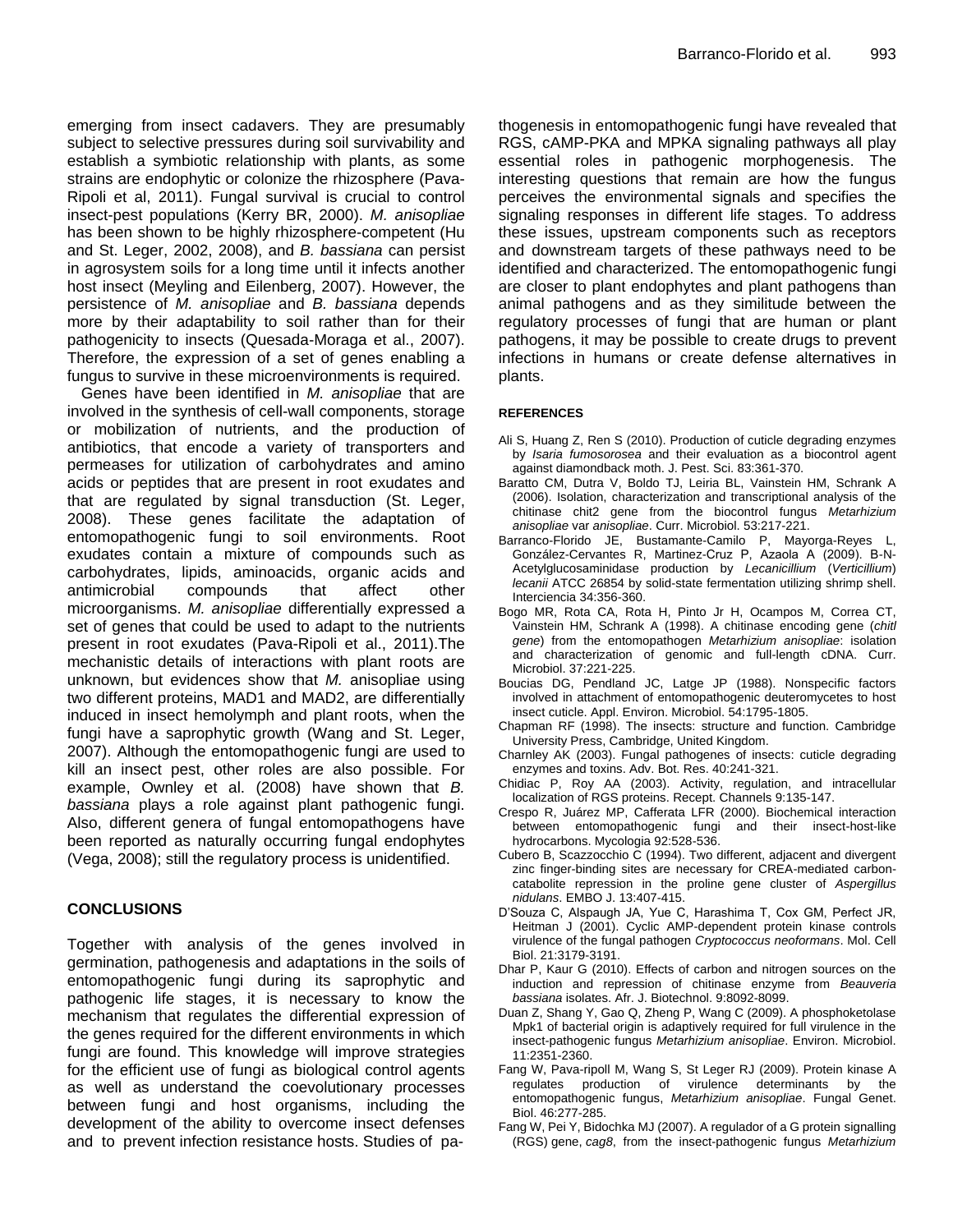*anisopliae* is involved in conidiation, virulence and hydrophobin synthesis. Microbiology 153:1017-1025.

- Fang W, Scully LR, Zhang L, Pei Y, Bidochka MJ (2008). Implication of a regulator of G protein signaling (BbRGS1) in conidiation and conidial thermotolerance of the insect pathogenic fungus *Beauveria bassiana*. FEMS Microbiol. Lett. 279:146-156.
- Fu YH, Marzluf GA (1990). *nit-2*, the major nitrogen regulatory gene of *Neurospora crassa* encodes a protein with a putative zinc finger DNA-binding domain. Mol. Cell Biol. 10:1056-1065.
- Gao Q, Jin K, Ying SH, Zhang Y, Xiao G, Shang Y, Duan Z, Hu X, Xie XQ, Zhou G, Peng G, Luo Z, Huang W, Wang B, Fang W, Wang S, Zhong Y, Ma LJ, St. Leger RJ, Zhao GP, Pei Y, Feng MG, Xia Y, Wang C (2011). Genome sequencing and comparative transcriptomics of the model entomopathogenic fungi *Metarhizium anisopliae* and *M. Acridum*. PloS Genet 7(1): e1001264. Doi:10.1371/journal.pgen.1001264.
- Grosse C, Heinekamp T, Kniemeyer O, Gehrke A, Brakhage AA (2008). Protein kinase A regulates growth, sporulation, and pigment formation in *Aspergillus fumigatus*. Appl. Environ. Microbiol. 74:4923- 4933.
- Gustin MCJ, Albertyn J, Alexander M, Davenport K (1998). MAP kinase pathways in the yeast *Saccharomyces cerevisiae*. Microbiol. Mol. Biol. Rev. 62:1264-1300.
- Hajek AE, Delalibera Jr I (2010). Fungal pathogens as classical biological control agents against arthropods. BioControl 55:147-158.
- Howard RW, Blomquist GJ (2005). Ecological, behavioral, and biochemical aspects of insect hydrocarbons. Annu. Rev. Entomol. 50:371-393.
- Hu G, St. Leger, RJ (2002). Field studies using a recombinant mycoinsecticide (*Metarhizium anisopliae*) reveal that it is rhizosphere competent. Appl. Environ. Microbiol. 68:6383-6387.
- Jarrold SL, Moore D, Potter U, Charnley AK (2007). The contribution of surface waxes to pre-penetration growth of an entomopathogenic fungus on host cuticle. Mycol. Res. 111:240-249.
- Kerry BR (2000). Rhizosphere interactions and the exploitation of microbial agents for the biological control of plant-parasitic nematodes. Annu. Rev. Phytopathol. 38:423-441.
- Keeling PJ, Palmer JD (2008). Horizontal gene transfer in eukaryotic evolution. Nat. Rev. Genet. 9:605-618.
- Khan S, Guo L, Maimaiti Y, Mijit M, Qiu D (2012). Entomopathogenic fungi as microbial biocontrol agent. Mol. Plant Breeding 3: 63-79.
- Kudla B, Caddick MX, Langdon T, Martinez-Rossi NM, Bennet CF, Sibley S, Davies RW,ArstJr HN (1990). The regulatory gene *areA* mediating nitrogen metabolite repression in *Aspergillus nidulans*. Mutations affecting specificity of gene activation alter a loop residue of a putative zinc finger. EMBO J. 9:1355-1364.
- Lafon A, Han KH, Seo JA, Yu JH, d'Enfert C (2006). G-protein and cAMP-mediated signalling in aspergilli: a genomic perspective. Fungal Genet. Biol. 43:490-502.
- Lengeler KB, Davidson RC, D'Souza C, Harashima T, Shen W, Wang P, Pan X, Waugh M, Heitman J (2000). Signal transduction cascades regulating fungal development and virulence. Mol. Biol. Rev. 64:746- 785.
- Li L, Wright SJ, Krystofova S, Park G, Borkovich KA (2007). Heterotrimeric G protein signalling in filamentous fungi. Annu. Rev. Microbiol. 61:423-452.
- Lin I, Fang W, Liao X, Wang F, Wei D, St. Leger RJ (2011). The *MrCYP52* cytochrome P450 monoxygenase gen of *Metarhizium robertsii* is important for utilizing insect epicuticular hydrocarbons. PLoS ONE 6: e28984.doi:10.1371/journal.pone.0028984.
- Lord JC, Howard RW (2004). A proposed role for the cuticular fatty amides of *Liposcelis bostrychophila* (Psocoptera: *Liposcelidae*) in preventing adhesion of entomopathogenic fungi with dry conidia. Mycopathologia 158:211-217.
- Luo X, Keyhani NO, Yu X, He Z, Luo Z, Pei Y, Zhang Y (2012). The MAP kinase Bbslt2 controls growth, conidiation, cell wall integrity, and virulence in the insect pathogenic fungus *Beauveria bassiana*. Fungal Genet. Biol. 49:544-555.
	- Mantilla JG, Galeano NF, Gaitan AL, Cristancho MA, Keyhani NO, Góngora CE (2012). Transcriptome analysis of the entomopathogenic fungus *Beauveria bassiana* grown on cuticular extracts of the coffee berry borer (*Hypothenemus hampei*). Microbiology 158:1826-1842.
- Mayorga-Reyes L, Calderón-Garza E, Gutierrez-Nava A, Gonzalez-Cervantes R, Azaola-Espinosa A, Barranco-Florido E (2012). Characterization and expression of the chitinase *CHIT* II gene from *Lecanicillium lecanii* in solid-state fermentation. Rev. Mex. Ing. Quim. 11:97-104.
- Meyling NV, Eilenberg J (2007). Ecology of the entomopathogenic fungi *Beauveria bassiana* and *Metarhizium anisopliae* in temperate agroecosystems: potential for conservation biological control. Biol. Control 43:145-155.
- Monge RA, Roman E, Nombela C, Pla J (2006). The MAP kinase signal transduction network in *Candida albicans*. Microbiology 152: 905- 912.
- Napolitano R, Juarez MP (1997). Entomopathogenous fungi degrade epicuticular hydrocarbons of *Triatoma infestans*. Arch. Biochem. Biophys. 344:208-214.
- Ownley BH, Griffin MR, Klingeman WE, Gwinn KD, Moulton JK, Pereira RM (2008). *Beauveria bassiana*: endophytic colonization and plant disease control. J. Invertebr. Pathol. 98:267-270.
- Paterson IC, Charnley AK, Cooper RM, Clarkson JM (1994). Specific induction of a cuticle-degrading protease of the insect pathogenic fungus *Metarhizium anisopliae*. Microbiology 140:185-189.
- Pava-Ripoli M, Angelini C, Fang W, Wang S, Posada FJ, St. Leger R (2011). The rhizosphere-competent entomopathogen *Metarhizium anisopliae* expresses a specific subset of genes in plant root exudate. Microbiology 157:47-55.
- Pedras MS, Zaharia LI, Ward DE (2002). The destruxins: synthesis, biosynthesis, biotransformation, and biological activity. Phytochemistry 59:579-596.
- Pedrini N, Crespo R, Juárez MP (2007). Biochemistry of insect epicuticle degradation by entomopathogenic fungi. Comp. Biochem. Physiol. C. Toxicol Pharmacol. 146:124-137.
- Pedrini N, Zhang S, Juárez MP, Keyhani NO (2010). Molecular characterization and expression analysis of a suite of cytochrome P450 enzymes implicated in insect hydrocarbon degradation in the entomopathogenic fungus *Beauveria bassiana*. Microbiology 156:2549-2557.
- Pucheta DM, Flores MA, Rodríguez NS, De La Torre M. (2006). Mecanismo de acción de los hongos entomopatógenos. Interciencia 31:856-860
- Qazi SS, Khachatourians GG (2008). Addition of exogenous carbon and nitrogen sources to aphid exuviae modulates synthesis of proteases and chitinase by germinating conidia of *Beauveria bassiana*. Arch. Microbiol. 189:589-596.
- Quesada-Moraga E, Navas-Cortés JA, Maranhao EAA, Ortiz-Urquiza A, Santiago-Álvarez C (2007). Factors affecting the ocurrence and distribution of entomopathogenic fungi in natural and cultivated soils. Mycol. Res. 111: 947-966.
- Salinas-Sánchez AS, Giménez-Bachs JM, Serrano-Oviedo L, Nam Cha S, Sánchez-Prieto R(2012). Papel de las proteínas quinasas activadas por mitógenos (MAPK) en el carcinoma de células renales esporádico. Actas Urol. Esp. 36:99-103.
- Schaeffer HJ, Weber MJ (1999). Mitogen-actived protein kinases: specific messages from ubiquitous messengers. Mol. Cell. Biol. 19:2435-2444.
- Screen S, Bailey A, Charnley K, Cooper R, Clarkson J (1998). Isolation of a nitrogen response regulator gene (nrr1) from *Metarhizium anisopliae*. Gene 221: 17-24.
- Screen S, Bailey A, Charnley K, Cooper R. Clarkson J (1997). Carbon regulation of the cuticle-degrading enzyme PR1 from *Metarhizium anisopliae* may involve a trans-acting DNA-binding protein CRR1, a functional equivalent of the *Aspergillus nidulans* CREA protein. Curr. Genet. 31: 511-518.
- Screen S, Hu G, St. Leger RJ (2001). Transformants of *Metarhizium anisopliae* may involve a trans-acting DNA-binding protein CRR1, a function equivalent of the *Aspergillus nidulans* CREA protein. Curr. Genet. 31:511-518.
- Segers GC, Regier JC, Nuss DL (2004). Evidence for a role of the regulator of G-protein signaling protein CPRGS-1 in  $Ga$  subunit CPG-1 mediated regulation of fungal virulence, conidiation and hydrophobin synthesis in the chestnut blight fungus *Cryphonectria parasitica*. Eukaryot Cell 3: 1454-1463.
- Sonderegger M, Schümperli M, Sauer U (2004). Metabolic engineering